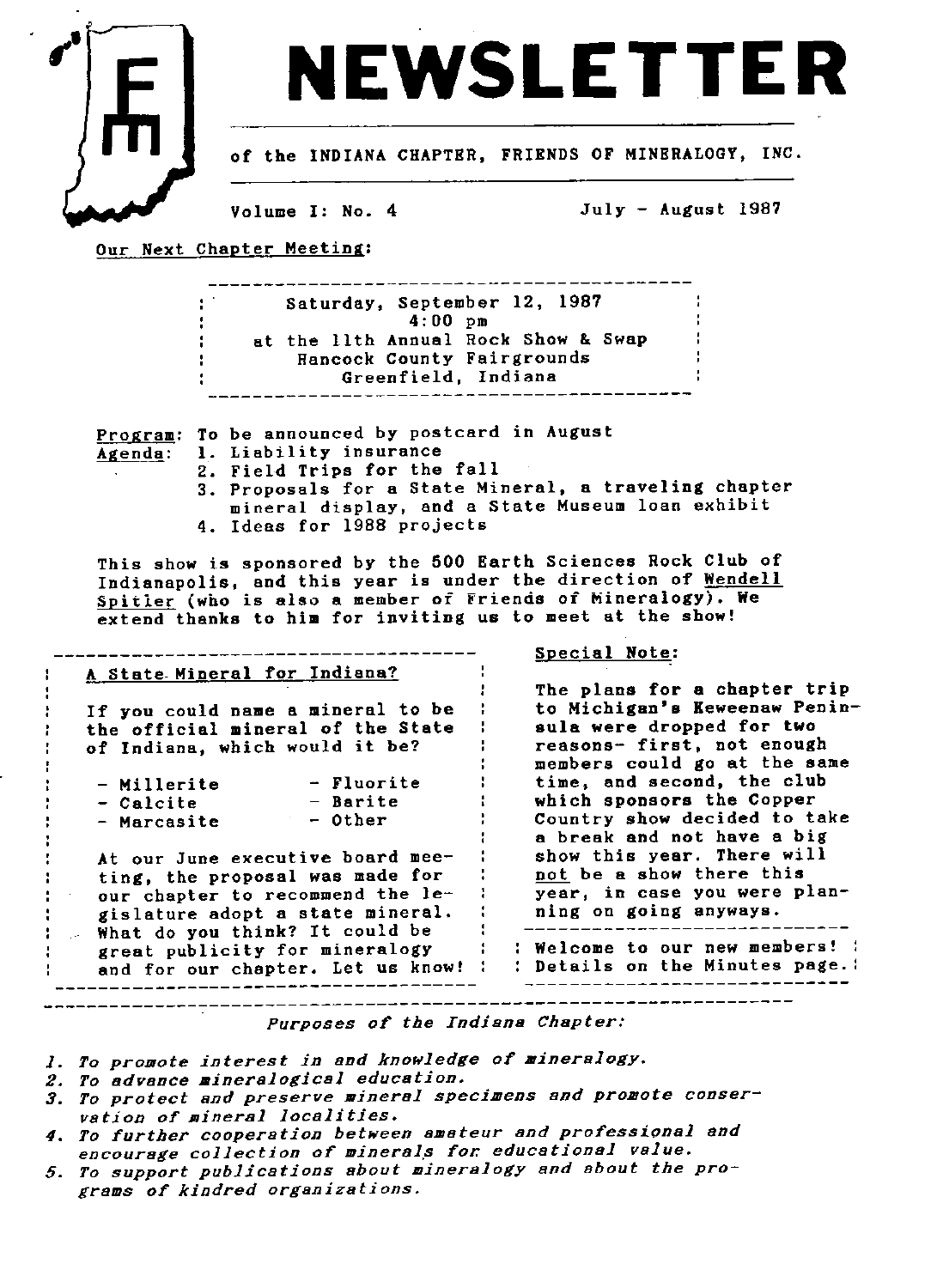| September: September 12, 4:00 pm, at the Greenfield, Indiana Swap<br>Program will be announced in August. |                                                                                                                                                                                                                                                                                                                                                                                                                                                                |                                                                                                                                                                                                                                                                                                                                                                                                                              |  |  |
|-----------------------------------------------------------------------------------------------------------|----------------------------------------------------------------------------------------------------------------------------------------------------------------------------------------------------------------------------------------------------------------------------------------------------------------------------------------------------------------------------------------------------------------------------------------------------------------|------------------------------------------------------------------------------------------------------------------------------------------------------------------------------------------------------------------------------------------------------------------------------------------------------------------------------------------------------------------------------------------------------------------------------|--|--|
|                                                                                                           | near Hope, Indiana. Dates to be determined.                                                                                                                                                                                                                                                                                                                                                                                                                    | September/October: Field Trips to Anderson, Ind. and Cave Stone Quarry,                                                                                                                                                                                                                                                                                                                                                      |  |  |
|                                                                                                           | November: Annual Meeting - Sunday, November 8 1:00 pm<br>Program: Indiana Minerals                                                                                                                                                                                                                                                                                                                                                                             | at the Indiana State Museum, 202 N. Alabama St., Indianapolis<br>Agenda: Election of officers for 1988, setting of 1988 dues.                                                                                                                                                                                                                                                                                                |  |  |
| Prechtite?                                                                                                |                                                                                                                                                                                                                                                                                                                                                                                                                                                                | ORGANIZATIONAL DEVELOPMENTS:                                                                                                                                                                                                                                                                                                                                                                                                 |  |  |
| cies:                                                                                                     | Those members who attended the<br>June meeting in Bedford were<br>treated to some interesting and<br>enjoyable stories from Harris<br>Precht, Dave Rush, and Vernon<br>Swanson. Among the revelations<br>that day was a new mineral (?)<br>from Harris. For those wanting<br>a more detailed description of<br>his new find, we provide the<br>following information. We urge<br>our members not to add this to<br>their Glossary of Mineral Spe-<br>Prechtite | 1. We have been looking into lia-<br>bility insurance for the chap-<br>ter. One quote received so far<br>was for about \$5.00/member.<br>The executive committee has de-<br>cided to continue the search<br>for a better rate.<br>2. The IRS has responded to our<br>application for federal tax-<br>exempt status as a $501(c)(3)$<br>organization, with a notice<br>that they should have a deci-<br>sion within 100 days. |  |  |
|                                                                                                           | Formula: WD40<br>WD*40H <sub>2</sub> 0 (after our<br>meeting was rained on):<br>Chemical group: Lubricates<br>(placed between the<br>metals)                                                                                                                                                                                                                                                                                                                   | 3. In the meantime, we did receive<br>our Federal Employer Identifi-<br>cation number, which was a pre-<br>requisite for $501(c)(3)$ status.<br>Chapter Mineral Display                                                                                                                                                                                                                                                      |  |  |
|                                                                                                           | Description: terminated colum-<br>nar crystal exhibiting pseudo-<br>cylindrical habit, elongated<br>on the c-axis with apparent<br>liquid inclusion. Only known<br>specimen found in matrix of<br>lime, sand, gravel and water.                                                                                                                                                                                                                                | Shirley Allen has offered to head<br>a committee to organize a display<br>of Indiana minerals which could<br>be exhibited at various shows.<br>She suggests members could loan<br>good quality specimens for this<br>display. This will be discussed                                                                                                                                                                         |  |  |

## Results of the Meshberger Field Trip

at the September meeting.

On June 6 the Indiana Friends of Mineralogy conducted their second field trip, arriving at the Meshberger Quarry near Elizabethtown, in Bartholomew County, Indiana. Vice-President and Field Trip chairman Vern Swanson led the group of 20 members into the quarry for three and a half hours of collecting. The weather was absolutely beautiful for the expedition into this usually closed locality, and members left with a number of good finds. Among the minerals found were: calcite, of several crystal forms including some 180. twins, zoned purple fluorite cubes, and some attractive marcasites and sphalerites. George Aldred especially was successful with the sphalerites. Following the trip, the collectors met at the home of Rich and Karen Eddy. in nearby..Columbus, for a fun tine of fellowship and food (including famous Meshburgers), and a peek at their collection. Thanks to everyone who made this a successful event.